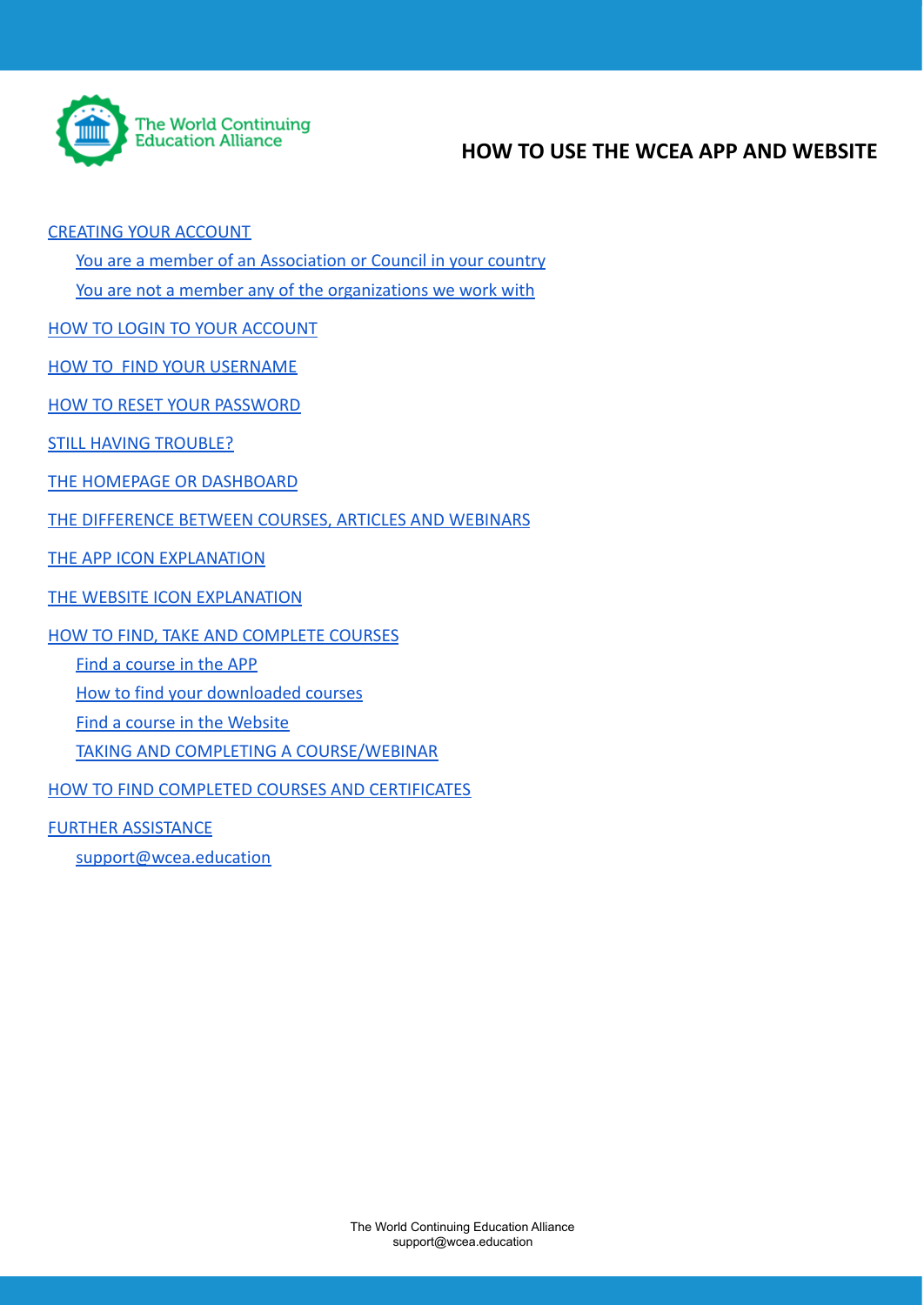# **ACCESS YOUR ACCOUNT**

#### <span id="page-1-0"></span>**CREATING YOUR ACCOUNT**

We have 2 ways of creating your account depending on your needs:

#### <span id="page-1-1"></span>**1. You are a member of an Association or Council in your country**

By going to <https://oneworld.wcea.education/register/> You will see a list of Associations and Councils we work with, all you need to do is find your organization, click the link and complete the form.

#### **Please make sure your organization has your updated information.**

We will match your information with a member profile of the organization as the access to the organization app requires member verification. If your information has changed we won't be able to match you and you will not be granted access.

<span id="page-1-2"></span>**2. You are not a member any of the organizations we work with**

If you scroll to the end of <https://oneworld.wcea.education/register/> You will find the free access area to the APP and Website. Once you register you will receive an email with your username and password.

#### <span id="page-1-3"></span>**HOW TO LOGIN TO YOUR ACCOUNT**

You will need your username and password. This is sent to the email address you used to register to the system.

Once you have this information you can access the APP on your mobile device or go to the <https://cpd.wcea.education/> website, and use this username and password to gain access. If it's the first time logging in, we may ask you to confirm your information and reset your password to something more secure.

Please bear in mind that if we were unable to match your account with a member profile in your organization, we won't be able to verify your account and you will not receive an email with your username and password.

When this is the case, please contact support@wcea.education and our team will be happy to help you gain access.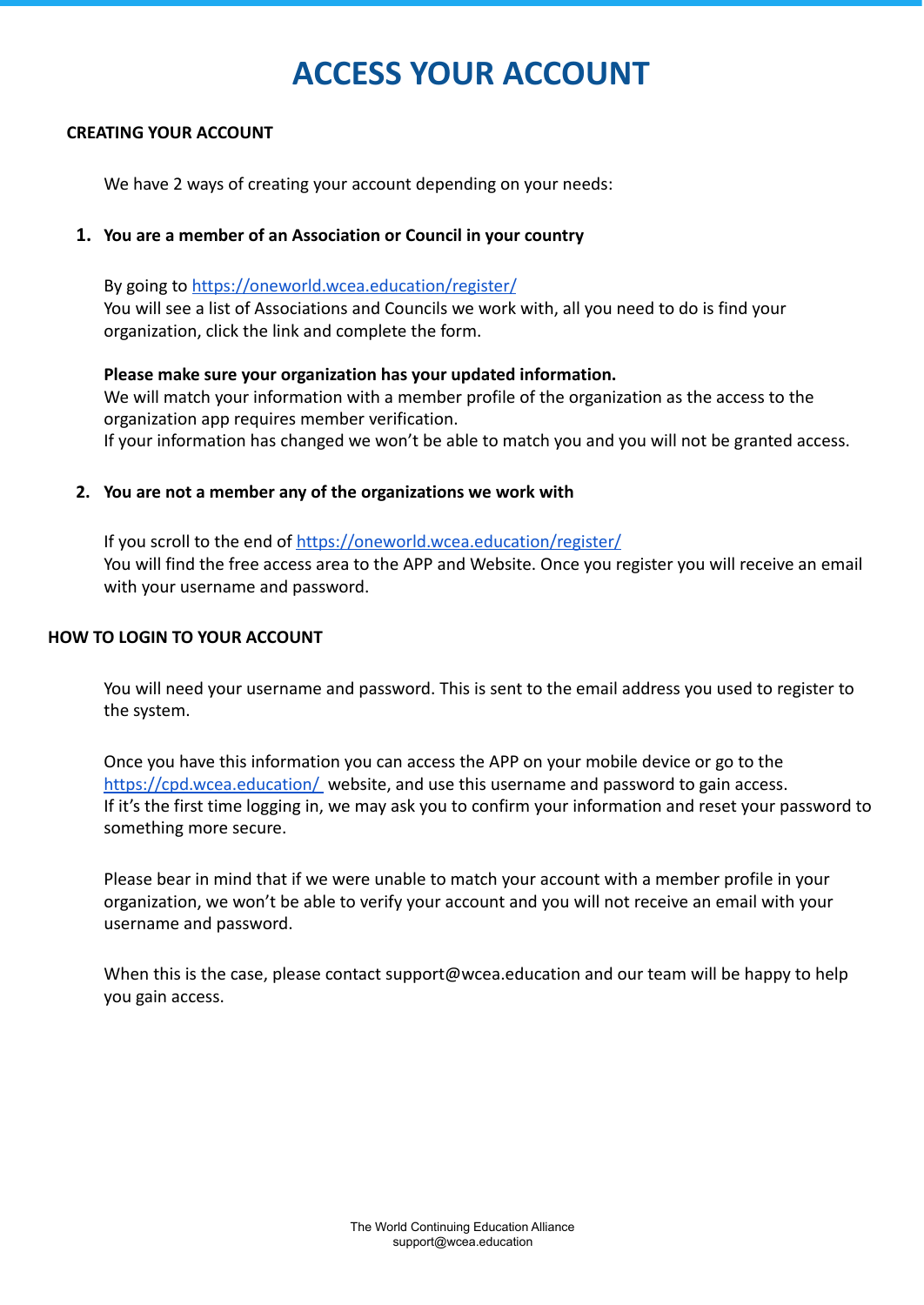<span id="page-2-0"></span>We highly recommend you keep the email received with your username, so you can refer back to it if you ever forget it.

**If you have forgotten your username,** you can use the forgotten username option in the APP to send an email with your username. This will be sent to the email you used when registering to the system, so please make sure you're checking the correct email address.

Currently you **cannot** request your username from the website: <https://cpd.wcea.education/>

#### <span id="page-2-1"></span>**HOW TO RESET YOUR PASSWORD**

To reset your password please follow the following steps:

- 1. Click "Forgot Password?"
- 2. Enter your username.
- 3. click the "RESET PASSWORD" button
- 4. Go to the email address you used to register to the system.

5. You should have an email with the subject: "Forgot Password", If you don't please check your spam folder.

- 6. Click on the url and it will ask you to enter a new password and repeat
- 7. Click the "UPDATE" button
- 8. You will see a message informing you that the password has been successfully changed

Now you can go back to the app or website and login using your username and the new password you have entered.

Note: If you reset your password and it still doesn't work, it may be that the secure password service we use has temporarily blocked access to your account due to too many attempts. So please try again later.

#### **I DIDN'T RECEIVE THE EMAIL.**

If you are expecting an email to arrive, please make sure to check the following:

- 1. Check your SPAM or JUNK folder. Emails may land in one of these folders, so it's good practice to check these folders occasionally to make sure important emails haven't arrived there by mistake.
- 2. Make sure you are checking the correct email address. We will send the email to the email your organization has on file for you, or the one you have used to register to the system.

#### <span id="page-2-2"></span>**STILL HAVING TROUBLE?**

If you are still having trouble finding your:

- 1. username
- 2. Password
- 3. Email address

Please contact us with your full name, license and registration number and explaining your situation at **support@wcea.education**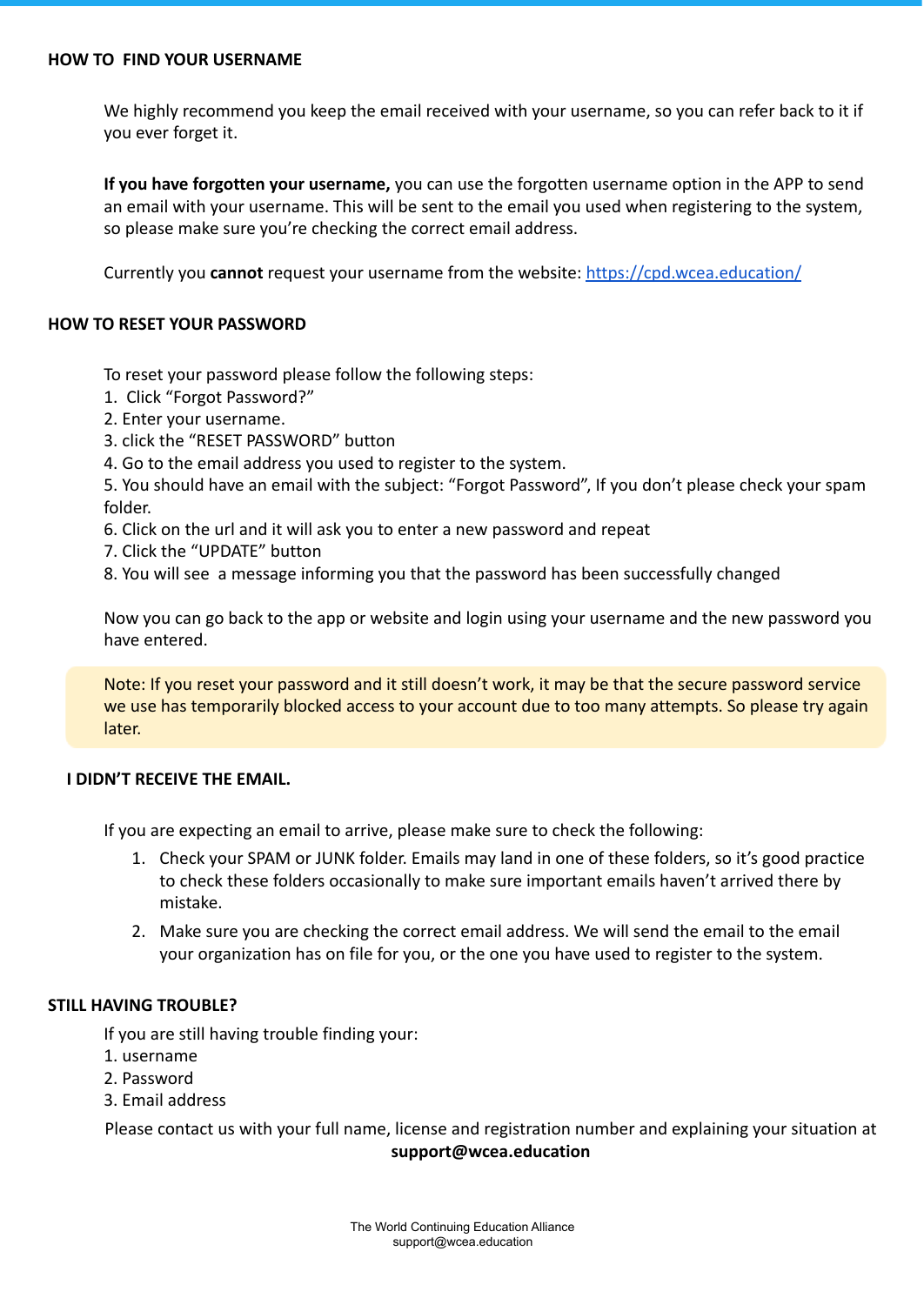# **NAVIGATING THE APP AND WEBSITE**

#### <span id="page-3-0"></span>**THE HOMEPAGE OR DASHBOARD**

Once you have been able to login to the app or website you will see a familiar logo, it may be the one for your organization or the WCEA logo. This will depend on where you have gained access to.

If you click on this logo you will be taken through to the app dashboard or website homepage. On this page you will find the latest courses, articles, webinars and recommended courses.

If you click on any of the items it will open their article page up where you can view more information on the content.

#### <span id="page-3-1"></span>**THE DIFFERENCE BETWEEN COURSES, ARTICLES AND WEBINARS**

- **Courses** are educational content valid towards CPD, usually created with an exam that must be passed in order to gain your completion certificate.
- **Articles** are research papers, clinical trials and case reports, they are informative, do not have exams and usually will grant little to no CPD.
- **Webinars** are live zoom webinar meetings where you can join and ask questions live to the speakers who are healthcare professionals and experts.

#### <span id="page-3-2"></span>**THE APP ICON EXPLANATION**

In the app we have various icons for different features.

Here is a breakdown of what each icon is for:

#### **△** APP 1. **APP icon.**

This icon will take you back to the logos before your dashboard.



### 2. **Magnifying glass icon.**

This icon is the "search icon" it is used to find the complete list of courses to search from. If we click on the" search icon" we have the following icons:

#### a. **The "hamburger icon".**

This icon will open the filters that will help you find the course topics you are interested in.



b. **The "star icon".**

This is an additional filter which holds more flexible topics for you to choose from.

When you make a selection from either of these fields, your options will be saved, so you have to remember to clear them once you are finished searching.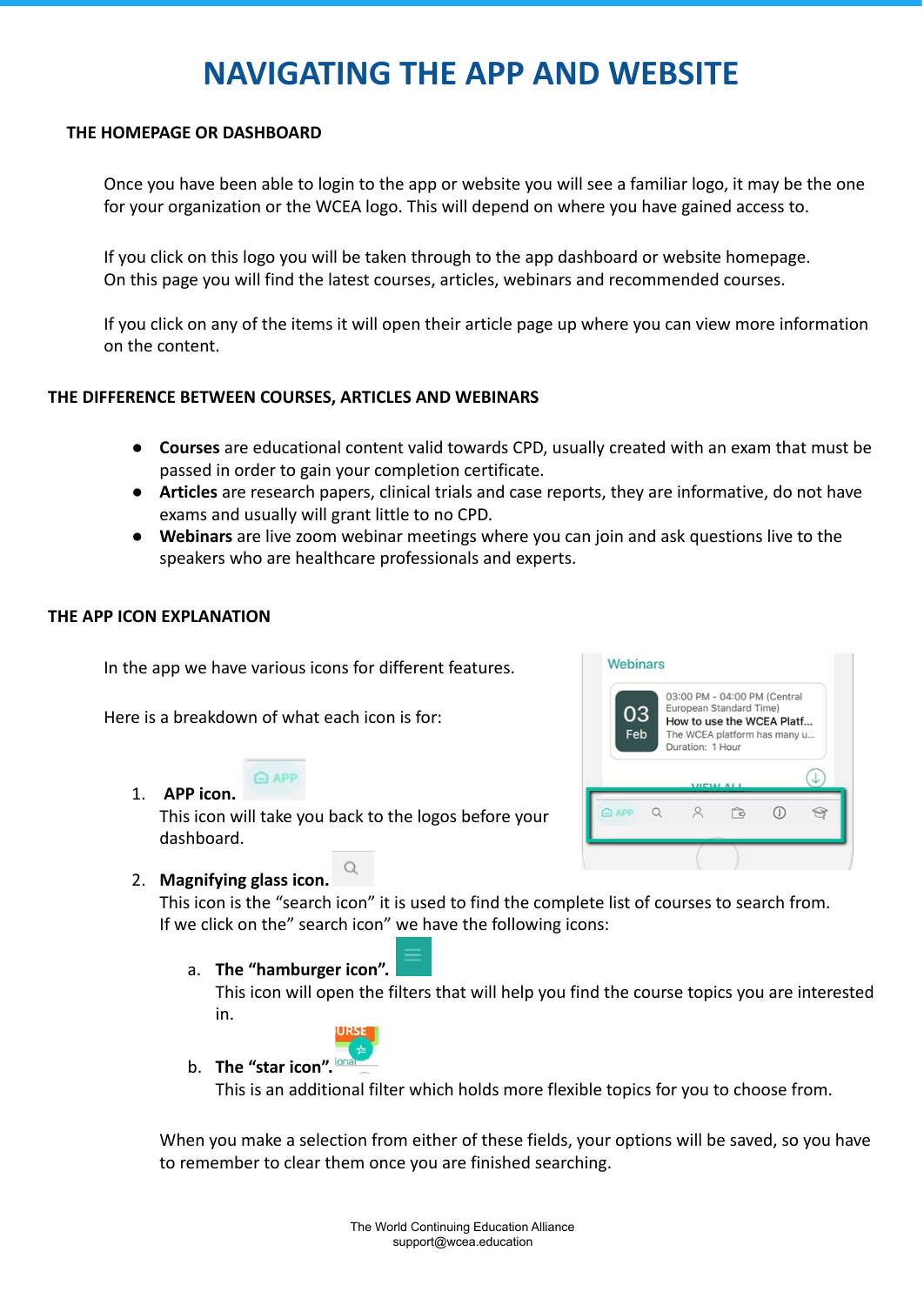3. **Person icon.**

This icon represents your "profile" information. From inside your profile you are able to change your password and view your name.

4. **Wallet icon.**

This icon is the "wallet". In here you will find all the courses you have downloaded and are available offline.

 $\circ$ 5. **AJA icon**.

> Aja is a social media platform which is a feature offered within the app and allows health professionals to interact with one another.

6. **Graduate Hat icon.**

This icon represents the "Education Tracker". In the education tracker you will find all the courses you have completed 100%. This means you have passed an exam and or have completed the evaluation statement.

#### <span id="page-4-0"></span>**THE WEBSITE ICON EXPLANATION**

The Website icons are very similar to the APP icons.



- 1. The home icon will take you back to the homepage. There you will see recommended and latest courses as well as any available webinars
- 2. The search icon will take you to search for courses
- 3. The hamburger icon will open to reveal further areas of the website:

<span id="page-4-1"></span>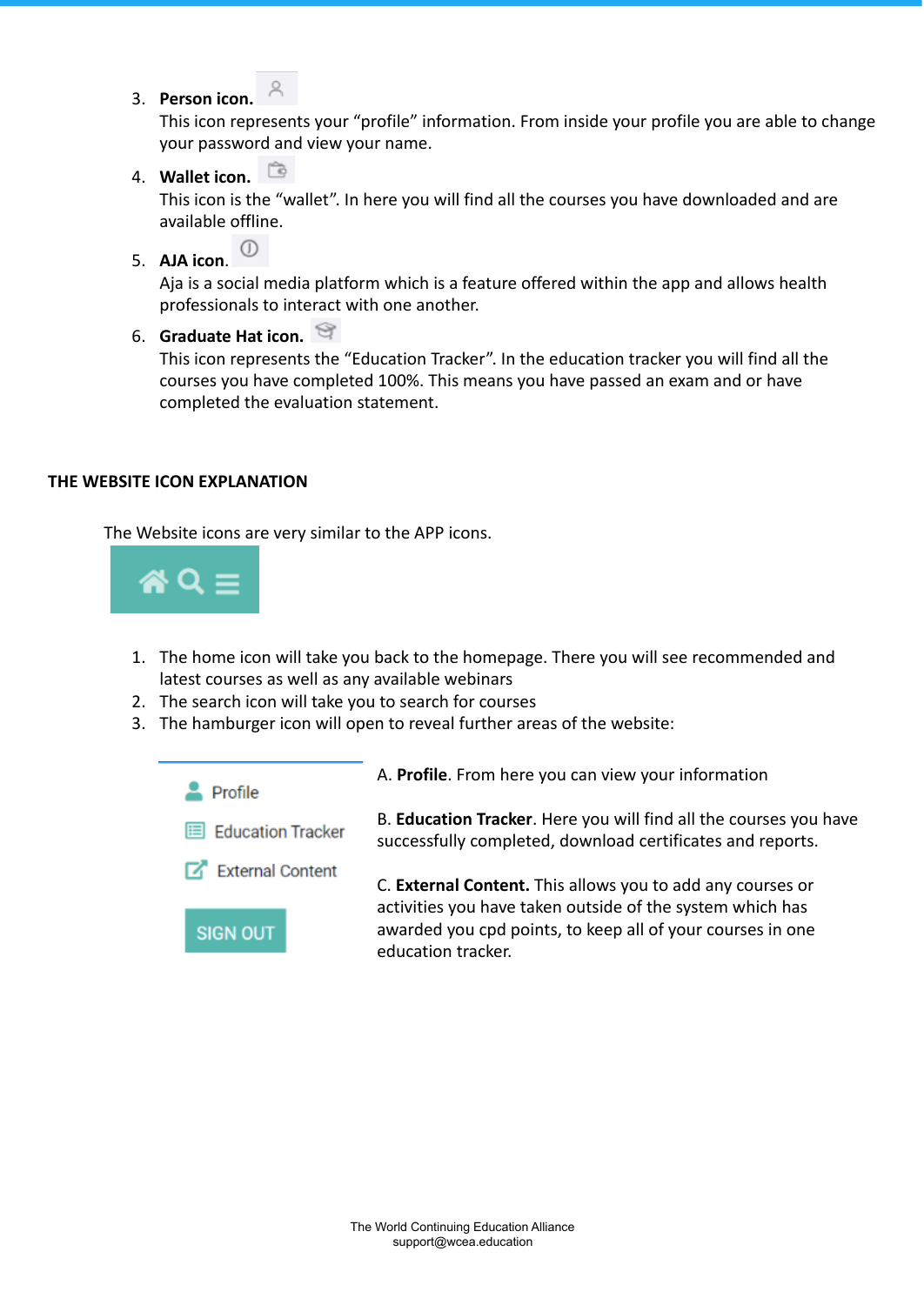#### <span id="page-5-0"></span>**Find a course in the APP**

To find a course you can click on any of the ones recommended on the dashboard or you can go to the search.

Once in the search area, you may see 3 tabs indicating courses, articles or webinars.

Select the type of content you are looking for and you can now scroll down to view the results.

If you would like to filter out or find specific content you have 3 options:

- 1. **Keyword search.** This is the search bar at the top of the app where you can type specific words to find courses. For example "Covid-19". To clear the search click the "x" button to the right of the area.
- 2. **By Role and Topic**. This is the "hamburger icon" option, from here you can select your role for example "Nursing", this will then only display courses classified for nurses. Then you can select the course type, for example, Infectious diseases, this will now display only courses within Nursing and type infectious diseases. Finally, if you want to refine the search even more, you can select the topic, for example

HIV/AIDS, this will now show you courses classified for nursing, which are under infectious diseases and are about HIV/AIDS.

3. **Remember to click APPLY to filter the courses and to remove the filter once finished.**





**4. By Topic/Specialty.** This is the "star icon" and it allows you to do a quick search directly on a topic or specialty, for example, HIV/AIDS. This will display all courses available that are classified under this topic.



Remember to click apply and you will see if you have any selected as a little number will be displayed over the area:

|                                | <b>HIV Stigma</b><br>Jhpiego                                                                                                                           |         |
|--------------------------------|--------------------------------------------------------------------------------------------------------------------------------------------------------|---------|
|                                | This module has two goals; to<br>view<br>the basics of HIV transmission<br>testing, and to investigate/exam<br>stigma and discrimination and ho<br>.to |         |
| Last<br>Update:<br>19 Jul 2021 | Reference:<br>195447                                                                                                                                   | Rating: |
| The ۱<br>$2$ Search            |                                                                                                                                                        |         |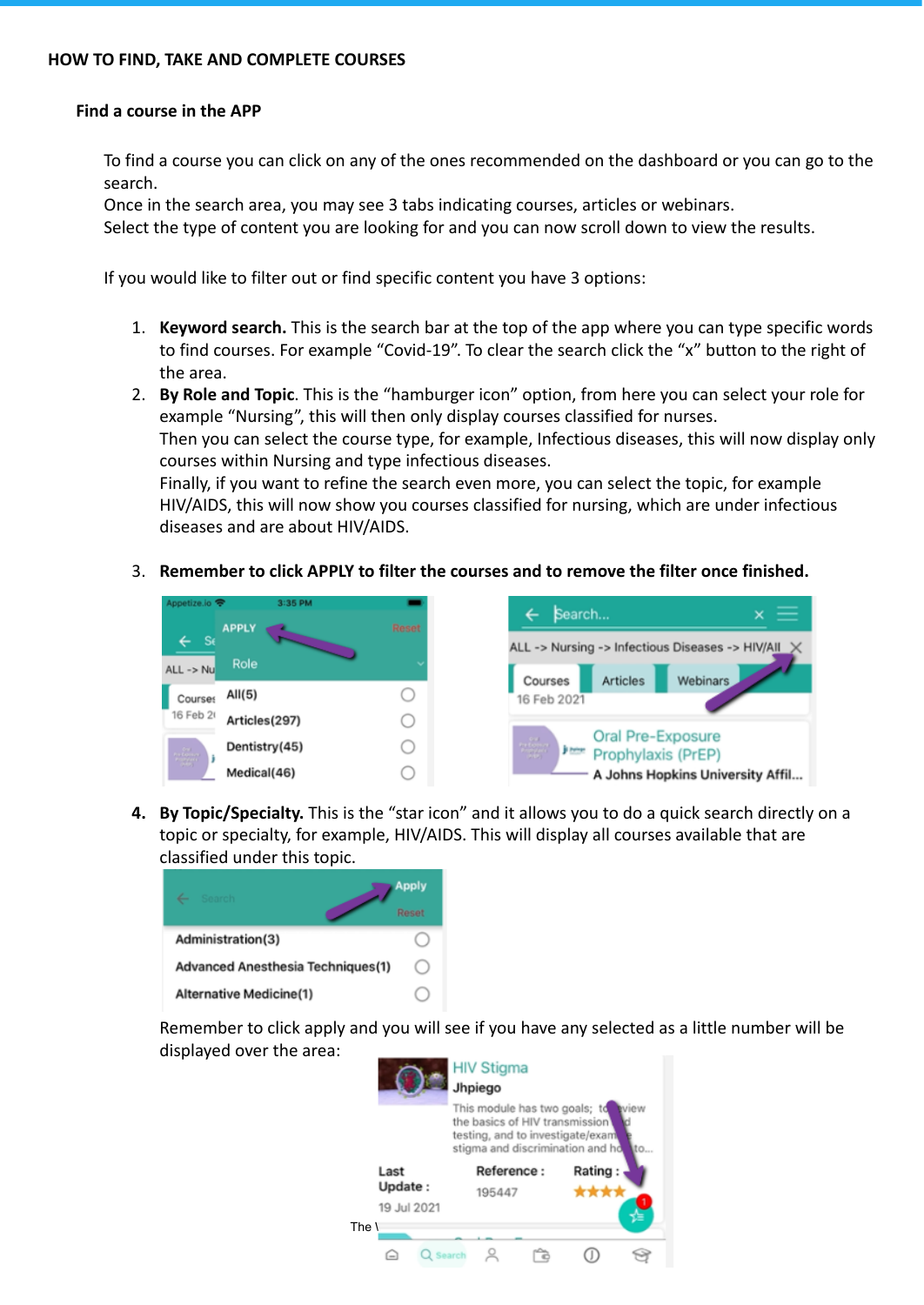#### <span id="page-6-0"></span>**How to find your downloaded courses**

You can download several courses to keep on your mobile device and take later without the need of an internet connection.

These courses can be found under the **Wallet icon**.

Downloading courses is highly dependent on:

- 1. **Access granted to download.** All mobile devices will request you grant permission to the mobile application to download courses. If you do not grant access, the APP will not be able to download any courses, summary reports or certificates.
- 2. **Your internet connection.** If your internet connection is slow or intermittent, this can cause the course to download slowly or even become corrupted.
- 3. **Your mobile device storage capacity.** You need to make sure you have enough storage on your mobile device to host the course. Courses are usually between 1.50Mb and 5.0Mb.
- 4. **APP and Mobile versions**. Due to the nature of the mobile APP your phone may not be compatible or you may have an outdated mobile APP version. We always recommend you have installed the latest version of the APP.

#### <span id="page-6-1"></span>**Find a course in the Website**

To find a course you can click on any of the ones recommended on the dashboard or you can go to the search. Once in the search area, you may see 3 tabs indicating courses, articles or webinars. Select the type of content you are looking for and you can now scroll down to view the results.

If you would like to filter out or find specific content you have 3 options **and remember to click APPLY FILTERS with each new search** :

- 1. **Keyword search.** This is the search bar at the top of the app where you can type specific words to find courses. For example "Covid-19". To clear the search click the "x" button to the right of the area.
- 2. **By Specialty.** It allows you to do a quick search directly on a topic or specialty, for example, HIV/AIDS. This will display all courses available that are classified under this topic.
- **5. By Role.** This is the "hamburger icon" option, from here you can select your role for example "Nursing", this will then only display courses classified for nurses.
- **6. By Course Group.** After you've selected a role you can then further specify your search using the course group, for example, Infectious diseases, this will now display only courses within Nursing and type infectious diseases.
- **7. By Topic.** To refine the search even more, you can select the topic, for example HIV/AIDS, this will now show you courses classified for nursing, which are under infectious diseases and are about HIV/AIDS.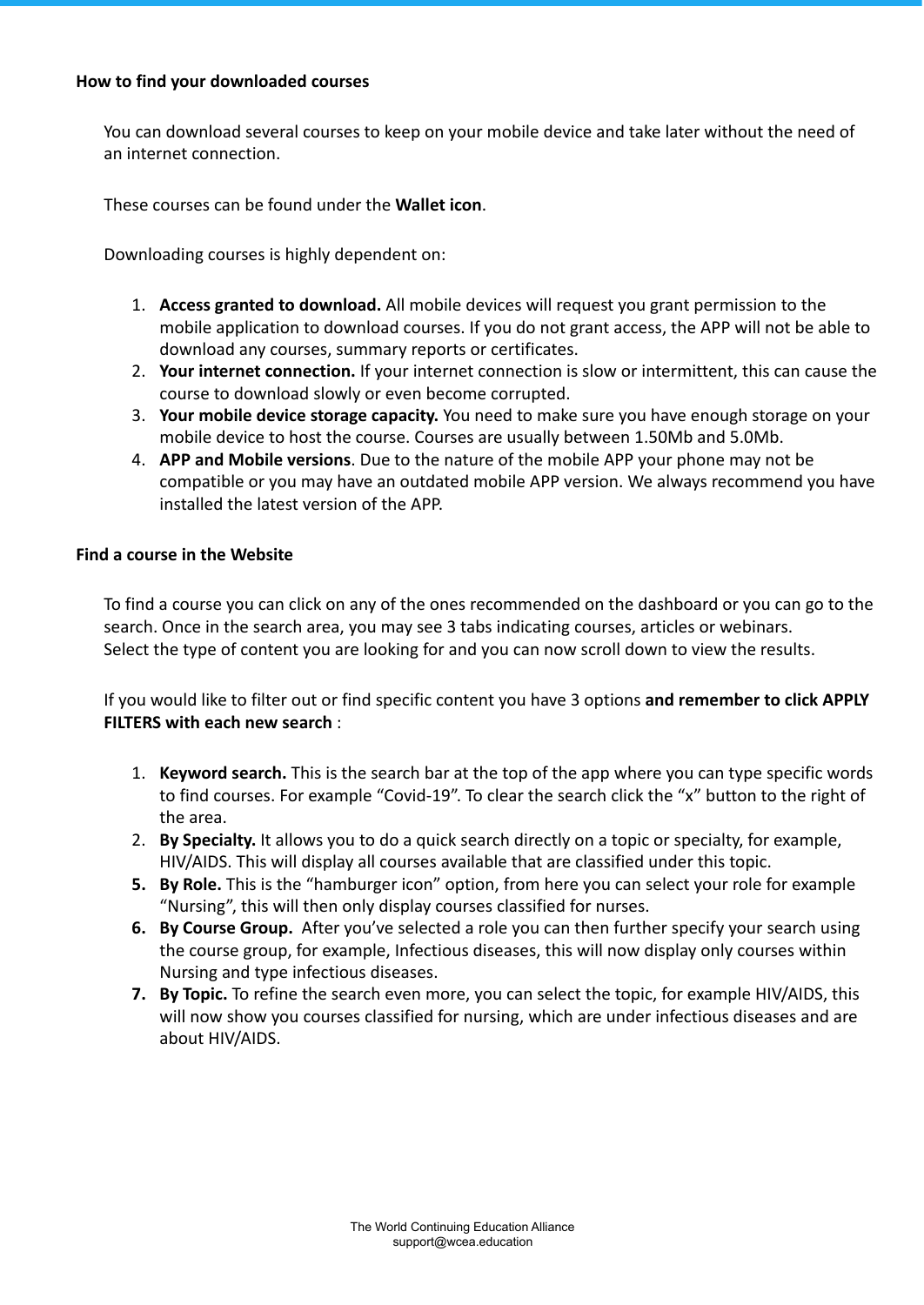#### <span id="page-7-0"></span>**TAKING AND COMPLETING A COURSE/WEBINAR**

To take a course it's very similar both in the APP and in the Website, the only difference is that in the APP you have the extra step of Downloading the course prior to starting it.

1. **Click Take Course.** All courses require you to reach the end of the course presentation before moving on to the completion process. So if there are interactive elements within the course, such as quizzes or puzzles, you will need to complete each one before the course will be marked as complete.

2. **Completing Assessment.** This is only enabled if you have reached the end of the course presentation. In order for the course to be successfully completed and for you to receive a completion certificate you must complete either:

- A. **Self Verification.** This requires you to click on the Self Verify or Rate Course button and it serves as a way to confirm you have reached the end of the course presentation and complete the assessment process.
- B. **Pass the Exam.** You have 3 attempts to pass the exam with a minimum score of 70%, it is required that you pass in order to complete the course.

#### 4. **Evaluation statements**.

Most organizations, authors and accreditors, require evaluation statements to be completed upon completion of the course, as this is a vital component of the process to make sure courses remain relevant and useful. It provides important feedback from all who study courses on the platform.

#### **Attending a webinar**

Webinars are displayed in a separate section of the APP and Website. To attend all you have to do is:

- **1. Register to the webinar.** You just need to click the Register button, it will then change the button to "Registered" or "Join".
- 2. **Join on the day of the webinar.** Please bear in mind you MUST join through the APP, website or email confirmation as this is what allows the system to link your attendance to your profile
- 3. **Completing the webinar.** Upon completion of the webinar you may be required to complete an exam or an evaluation statement in order to receive your completion certificate.
- 4. **Webinar added to your education tracker.** Once you've completed the webinar you will now see it reflected in your education tracker.

### **Completing an Article.**

Articles are not courses, they are considered supplements to your education needs, therefore they may not award little to no CPD points.

<span id="page-7-1"></span>You will not have assessments or completion certificates with this type of content.